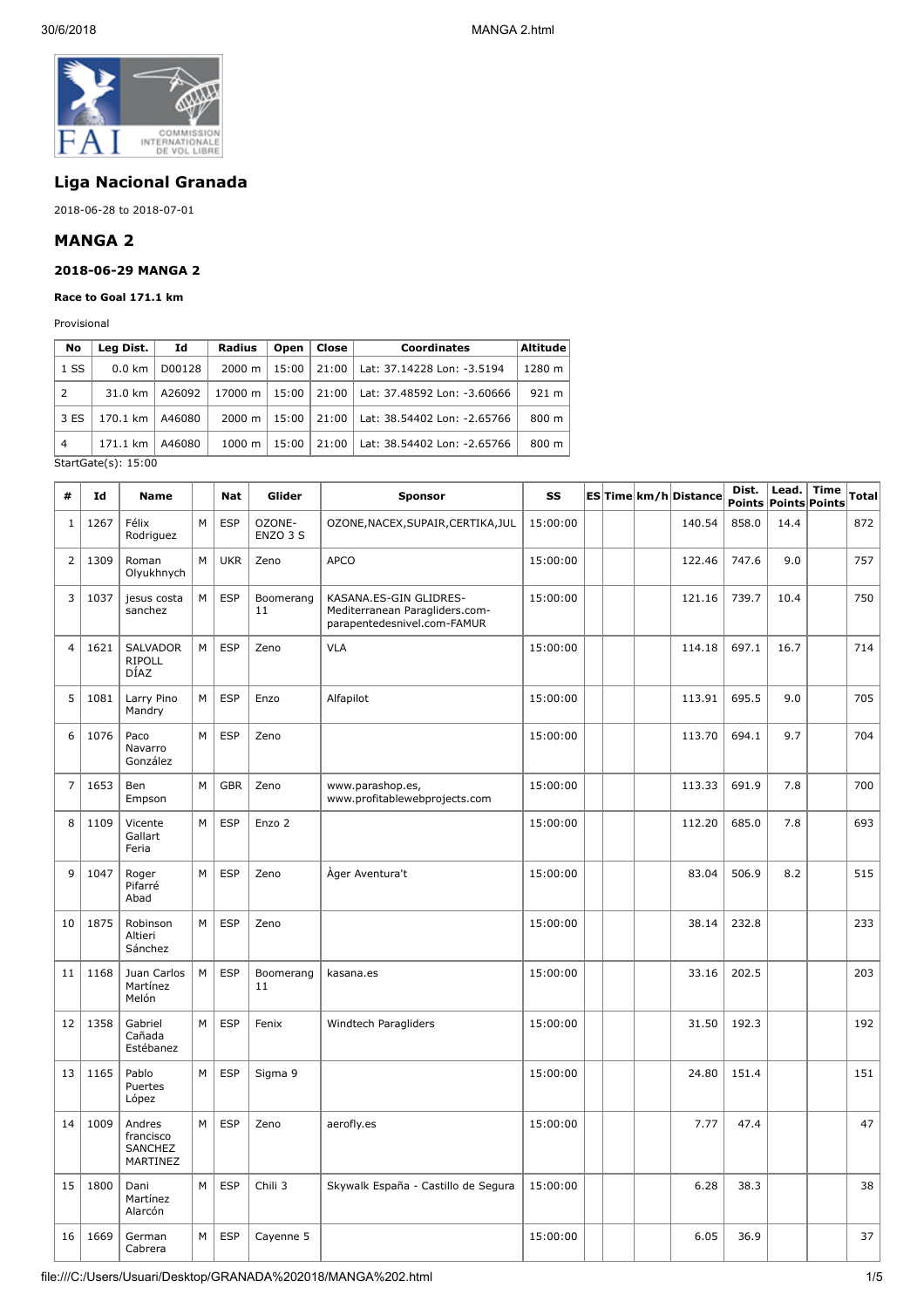#### 30/6/2018 MANGA 2.html

| #  | Id   | <b>Name</b>                                    |   | Nat        | Glider                   | <b>Sponsor</b>                                               | SS       |  | ES Time km/h Distance | Dist.<br>Points Points Points | Lead. | <b>Time</b> | <b>Total</b> |
|----|------|------------------------------------------------|---|------------|--------------------------|--------------------------------------------------------------|----------|--|-----------------------|-------------------------------|-------|-------------|--------------|
| 17 | 1017 | Xavier<br>Berneda                              | M | <b>ESP</b> | Enzo 3                   | MunichSports.com - Parashop.es -<br>FlyFox - DuuoShoes.com - | 15:00:00 |  | 5.68                  | 34.7                          |       |             | 35           |
| 18 | 1329 | Joseba<br>Sobrón<br>Mendibil                   | M | <b>ESP</b> | Peak 3                   | E.S.C.A.N.P.A                                                | 15:00:00 |  | 4.00                  | 24.4                          |       |             | 24           |
| 18 | 1866 | Andrés<br>Herrero<br>Martínez                  | М | <b>ESP</b> | Sigma 9                  | kasana.es                                                    | 15:00:00 |  | 4.00                  | 24.4                          |       |             | 24           |
| 18 | 1873 | Ángel<br>Castro<br>Marchal                     | M | <b>ESP</b> | Torck 2                  |                                                              | 15:00:00 |  | 4.00                  | 24.4                          |       |             | 24           |
| 18 | 1850 | Cristóbal<br>García<br>Morales                 | М | <b>ESP</b> | Triton 2                 |                                                              | 15:00:00 |  | 4.00                  | 24.4                          |       |             | 24           |
| 18 | 1420 | Vasile<br>Bogdan<br>Clinciu                    | M | <b>ESP</b> | Zeno                     | Paragliding-romania.ro                                       | 15:00:00 |  | 4.00                  | 24.4                          |       |             | 24           |
| 18 | 1272 | Luis<br>Manuel<br>Ramos                        | M | <b>ESP</b> | Zeno                     | enminube                                                     | 15:00:00 |  | 4.00                  | 24.4                          |       |             | 24           |
| 18 | 1043 | Luis Pol<br>Bernal                             | M | <b>ESP</b> | Artik 4                  | Niviuk                                                       | 15:00:00 |  | 4.00                  | 24.4                          |       |             | 24           |
| 18 | 1105 | Sergio<br>Alcaraz<br>Pérez                     | M | <b>ESP</b> | Artik 3                  |                                                              | 15:00:00 |  | 4.00                  | 24.4                          |       |             | 24           |
| 18 | 1025 | Manuel<br>Nieto<br>Maestre                     | М | <b>ESP</b> | Zeno                     |                                                              | 15:00:00 |  | 4.00                  | 24.4                          |       |             | 24           |
| 18 | 1197 | Luis<br>Gayoso<br>Arribas                      | M | <b>ESP</b> | <b>Stratus</b><br>Core 3 | SWING España                                                 | 15:00:00 |  | 4.00                  | 24.4                          |       |             | 24           |
| 18 | 1020 | Federico<br>Núñez<br>Alcón                     | M | <b>ESP</b> | Zeno                     | Zahe.ropa                                                    | 15:00:00 |  | 4.00                  | 24.4                          |       |             | 24           |
| 18 | 1217 | Miguel<br>Casas<br>Suárez                      | М | <b>ESP</b> | Alpina 2                 |                                                              | 15:00:00 |  | 4.00                  | 24.4                          |       |             | 24           |
| 18 | 1838 | Jose Felix<br>Hormaetxe                        | М | <b>ESP</b> | Zeno                     |                                                              | 15:00:00 |  | 4.00                  | 24.4                          |       |             | 24           |
| 18 | 1255 | José<br>Manuel<br>Morales                      | М | <b>ESP</b> | Bali 2                   | Windtech                                                     | 15:00:00 |  | 4.00                  | 24.4                          |       |             | 24           |
| 18 | 1180 | Luis<br>Castellanos<br>Jimenez                 | M | <b>ESP</b> | Zeno                     | draco                                                        | 15:00:00 |  | 4.00                  | 24.4                          |       |             | 24           |
| 33 | 1041 | Maite<br>Moreno<br>Benito                      | F | <b>ESP</b> | Zeno                     |                                                              |          |  | <b>DNF</b>            | 0.0                           |       |             | 0            |
| 33 | 1006 | José Javier<br>Álvarez<br>Castillejo           | М | <b>ESP</b> | Enzo 3                   | Alamair                                                      |          |  | <b>DNF</b>            | 0.0                           |       |             | 0            |
| 33 | 1252 | Miguel<br>Angel Ruiz<br>Morenate               | М | <b>ESP</b> | Enzo 2                   | WWW.DRACONEXION.COM                                          |          |  | <b>DNF</b>            | 0.0                           |       |             | 0            |
| 33 | 1134 | Javier<br>(Keniata)<br>Ruiz-Larrea<br>de Tuero | М | <b>ESP</b> | Mantra 6                 | <b>ALAMAIR</b>                                               |          |  | <b>DNF</b>            | 0.0                           |       |             | 0            |
| 33 | 1817 | <b>RAMON</b><br><b>JOSE</b><br>LOPEZ<br>SOTO   | М | <b>ESP</b> | Carrera<br>Plus          |                                                              |          |  | <b>DNF</b>            | 0.0                           |       |             | 0            |
| 33 | 1169 | Fernando<br>Sarralde<br>Vizuete                | M | <b>ESP</b> | Zeno                     | ALMENDRAS SARRALDE                                           |          |  | <b>DNF</b>            | 0.0                           |       |             | 0            |
| 33 | 1657 | Miguel<br>Fajardo<br>Hermoso                   | М | <b>ESP</b> | Zeno                     |                                                              |          |  | <b>DNF</b>            | 0.0                           |       |             | 0            |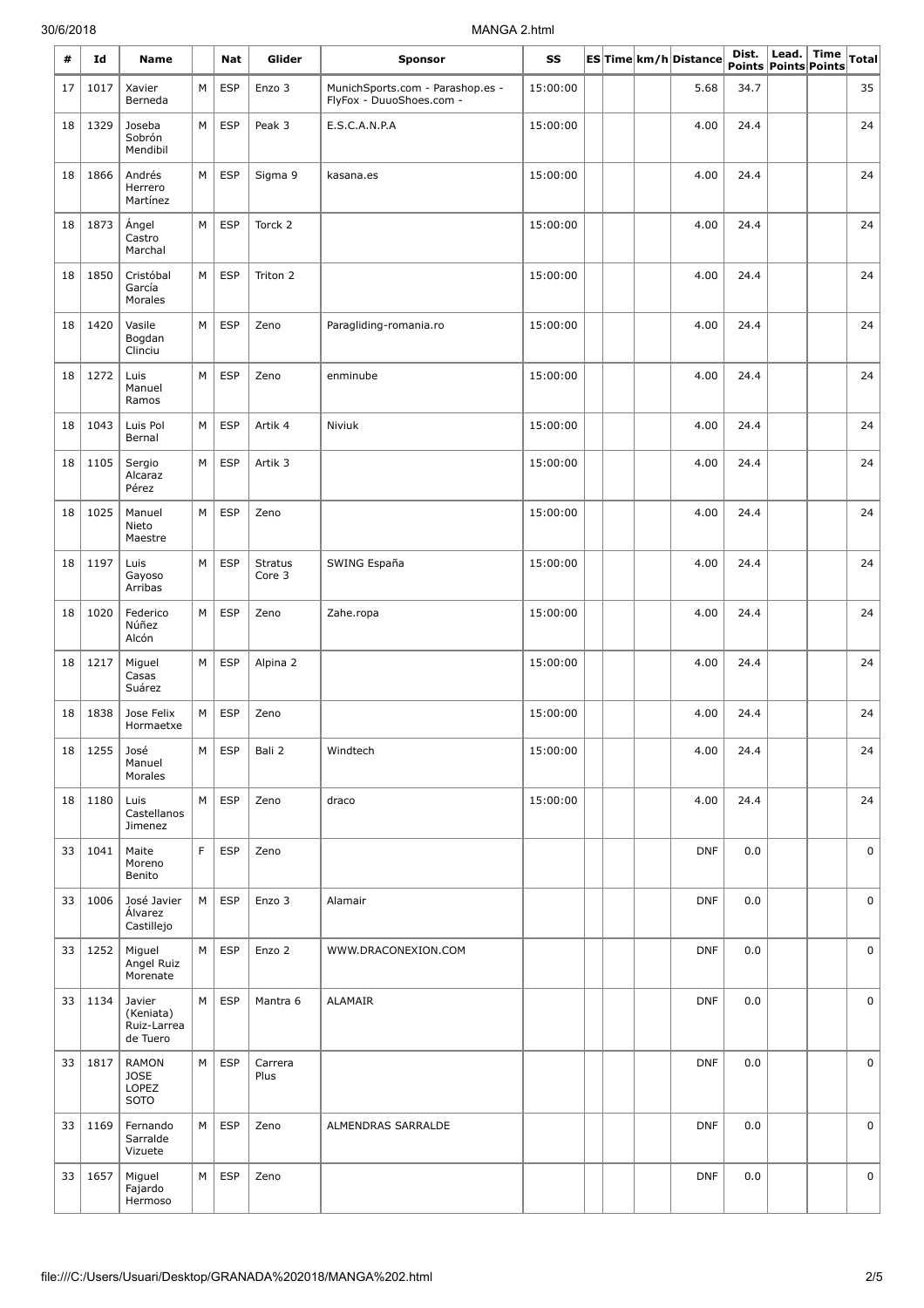### **Pilots absent from task (ABS)**

**Id Name**

# **Pilots not yet processed (NYP)**

| Ιd | Name                          |  |  |  |  |  |  |
|----|-------------------------------|--|--|--|--|--|--|
|    | 1093   javier gomez de segura |  |  |  |  |  |  |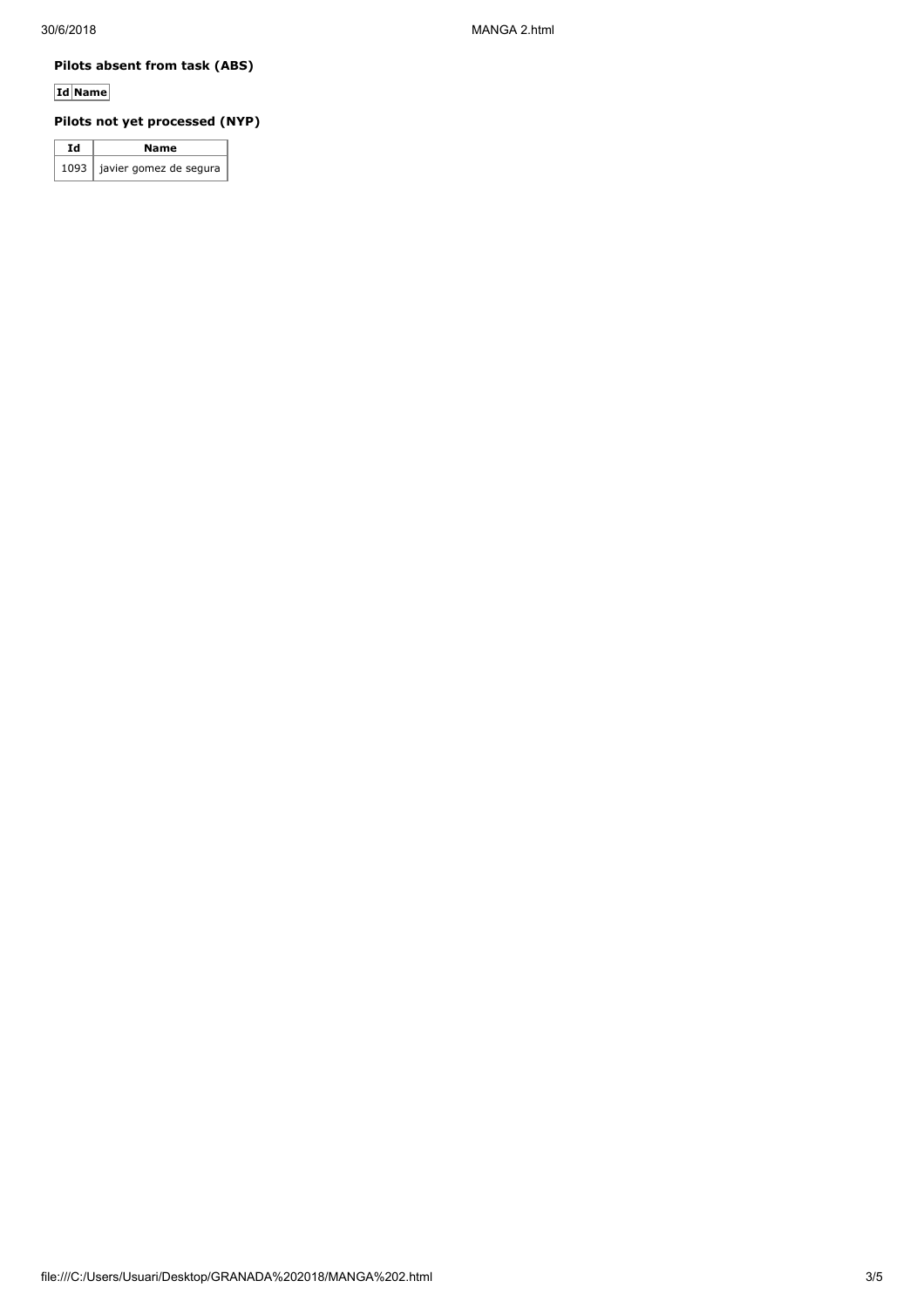#### **Task statistics**

| param                           | value                     |
|---------------------------------|---------------------------|
| ss distance                     | 170.06                    |
| task_distance                   | 171.062                   |
| launch_to_ess_distance          | 170.06                    |
| no_of_pilots_present            | 39                        |
| no_of_pilots_flying             | 32                        |
| no_of_pilots_lo                 | 32                        |
| no_of_pilots_reaching_nom_dist  | 12                        |
| no_of_pilots_reaching_es        | 0                         |
| no_of_pilots_reaching_goal      | 0                         |
| sum_flown_distance              | 1189.861                  |
| best_dist                       | 140.539                   |
| best_time                       | 0                         |
| worst_time                      | 0                         |
| no_of_pilots_in_competition     | 40                        |
| no_of_pilots_landed_before_stop | 0                         |
| sum_dist_over_min               | 1119.884                  |
| sum real dist over min          | 1119.884                  |
| sum_flown_distances             | 1189.861                  |
| best_real_dist                  | 140.539                   |
| last_start_time                 | 2018-06-29T15:00:00+02:00 |
| max_time_to_get_time_points     | 0                         |
| no_of_pilots_with_time_points   | 0                         |
| goalratio                       | 0                         |
| arrival_weight                  | 0                         |
| departure_weight                | 0                         |
| leading_weight                  | 0.0175                    |
| time_weight                     | 0                         |
| distance_weight                 | 0.9                       |
| smallest leading coefficient    | 4.22546955043546          |
| available_points_distance       | 858.004005461994          |
| available points time           | 0                         |
| available_points_departure      | 0                         |
| available_points_leading        | 16.6834112173165          |
| available_points_arrival        | 0                         |
| time_validity                   | 1                         |
| launch_validity                 | 0.953337783846659         |
| distance_validity               | 1                         |
| stop_validity                   | 1                         |
| day_quality                     | 0.953337783846659         |
| ftv_day_validity                | 0.87468741667931          |
| time_points_stop_correction     | 0                         |

#### **Scoring formula settings**

| param    | value          |
|----------|----------------|
| id       | <b>PWC2016</b> |
| min dist |                |
| nom_dist |                |

file:///C:/Users/Usuari/Desktop/GRANADA%202018/MANGA%202.html 4/5